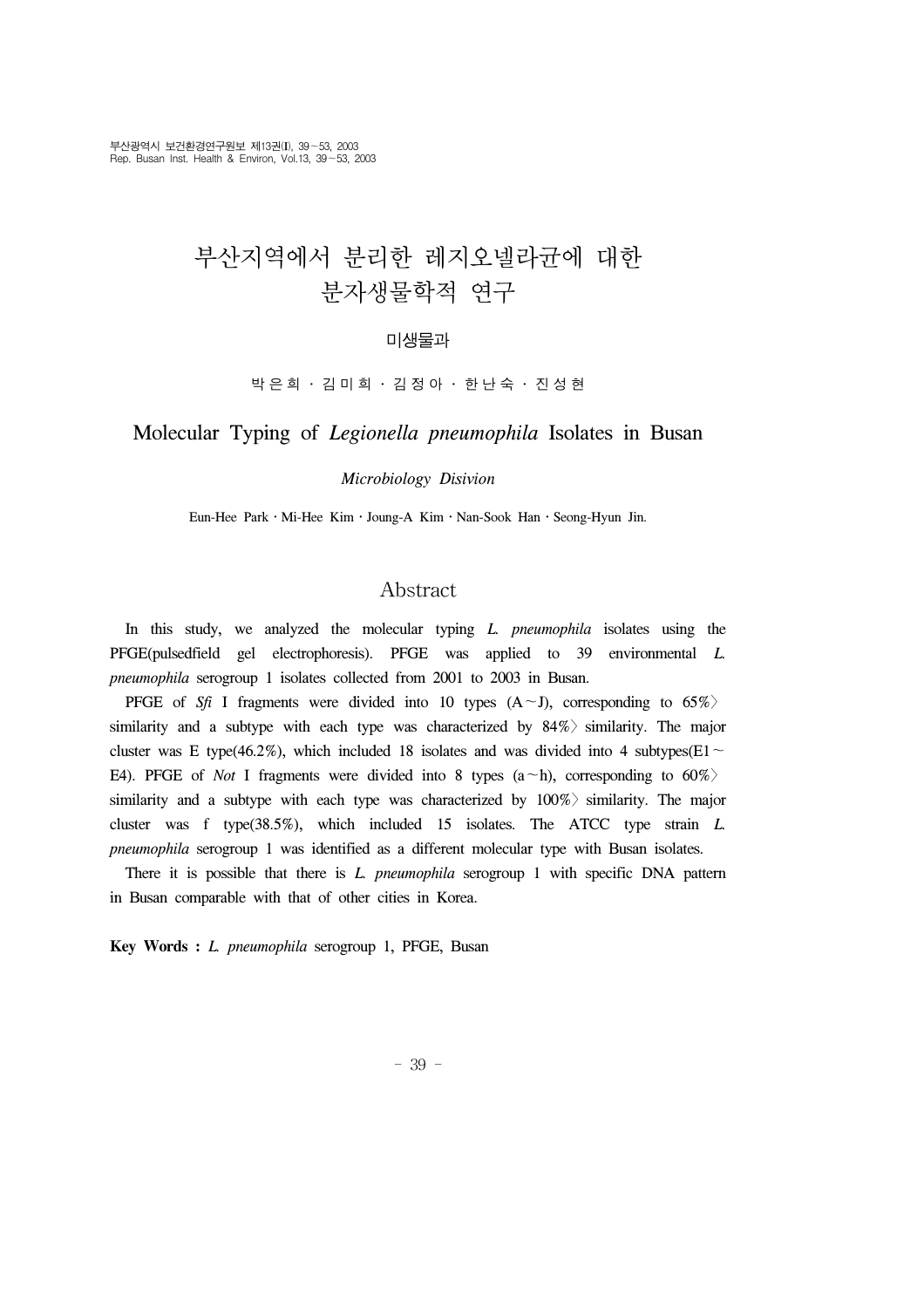서 론

 *Legionella* 속은 냉각탑수, 증발형 콘덴 서, 온수 탱크 등의 인공환경에서 증식하면 서 바람과 샤워시 발생하는 aerosol의 호흡 기 흡입으로 사람에게 감염을 일으키며", 지금까지 알려진 42종의 *Legionella sp.* 중 에서 대부분의 레지오넬라균이 사람에게 병원성이 있는 것으로 보고되고 있다<sup>2,3)</sup>. 레 지오넬라증 발병의 90%이상이 *L. pneumophila*에 의하며, 현재까지 밝혀진 15종류의 *L. pneumophila* 중에서도 혈청형 1이 레지 오넬라증의 주원인으로 알려져 있다<sup>4)</sup>.

 레지오넬라증의 발병은 전 연령층에서 발생 가능하지만 50세 이상의 성인에게서 주로 발생하며, 특히 면역억제제 치료자, 수술 환자, 알콜 중독자, 끽연가, 노약자 등은 감수성이 높고, 사람으로부터 사람으 로의 감염은 일어나지 않으며 사람만이 유 일한 자연숙주로 알려져 있으며<sup>5</sup>, 또한 하 절기인 7월에서 9월까지 주로 발생하여 계 절적 양상을 띠는데 이는 중앙냉방장치의 사용과 관련이 있으며 $^{6,7}$ , 우리나라의 성인 지역사회 폐렴의 2.3%가 *Legionella* 폐렴 인 것으로 보고되고 있다8). 1985년 이후부 터 최근까지 전국 주요 도시의 냉각탑수에 서 *Legionella* 속의 평균 분리율이 60% 이 상으로 보고되고 있어 국내에서도 레지오 넬라증의 발생 우려가 높은 편이다8,9). 특 히 냉각탑수 등에서 발생되는 감염성의 aerosol은 레지오넬라증을 유발시킬 수 있 기 때문에1) 집단발병의 근원지라 할 수 있 다.

 레지오넬라증의 집단 발생시 환경 분리 균과 실제 환자 분리균주 간의 clonal relatedness를 결정할 수 있는 역학적 방법 이 요구된다 $^{10}$ . 현재까지 단클론 항체, arbitrary primed PCR, plasmid 분석, ribotyping, PFGE(pulsed field gel electrophoresis) 등을 포함한 다양한 분자학적 기법 들이 집단 발생시 레지오넬라 분리균주를 추적하는데 사용하고 있다11-13). 이 중에서 도 제한효소를 사용한 PFGE 분석법이 *L. pneumophila* 균주 사이의 subtyping을 위한 역학적 표식(epidemiological marker)으로 가 장 효과적인 방법으로 보고하고 있다<sup>14)</sup>. 그러나 국내에서는 환경수계의 분리균주 에 대한 연구는 보고되고 있으나, PFGE 방법을 이용한 환자와 환경분리주 사이의 역학적인 연관성을 알아보는 기초연구는 이 등의 1985년부터 2001년까지 분리한 레 지오넬라균에 대한 molecular typing 연구 를 제외하고는 아직까지 미미한 실정이다 15,16). 따라서 레지오넬라증 환자 발생시 원 인균이 어디에서 유래되었는지를 확인하 여 질병관리에 이용하려면, 분리되는 레지 오넬라균의 유전형에 대한 지속적이고 체 계적인 분석이 필요하며, 이를 위해서는 분리균주에 대한 유전형 분석과 양상의 데 이터베이스화에 대한 연구가 요구된다.

 본 연구에서는 2001년부터 2003년까지 부산지역의 냉각탑수에서 분리된 레지오 넬라균 중에서 *L. pneumophila* serogroup 1 으로 동정된 39균주 및 표준균주 *L.*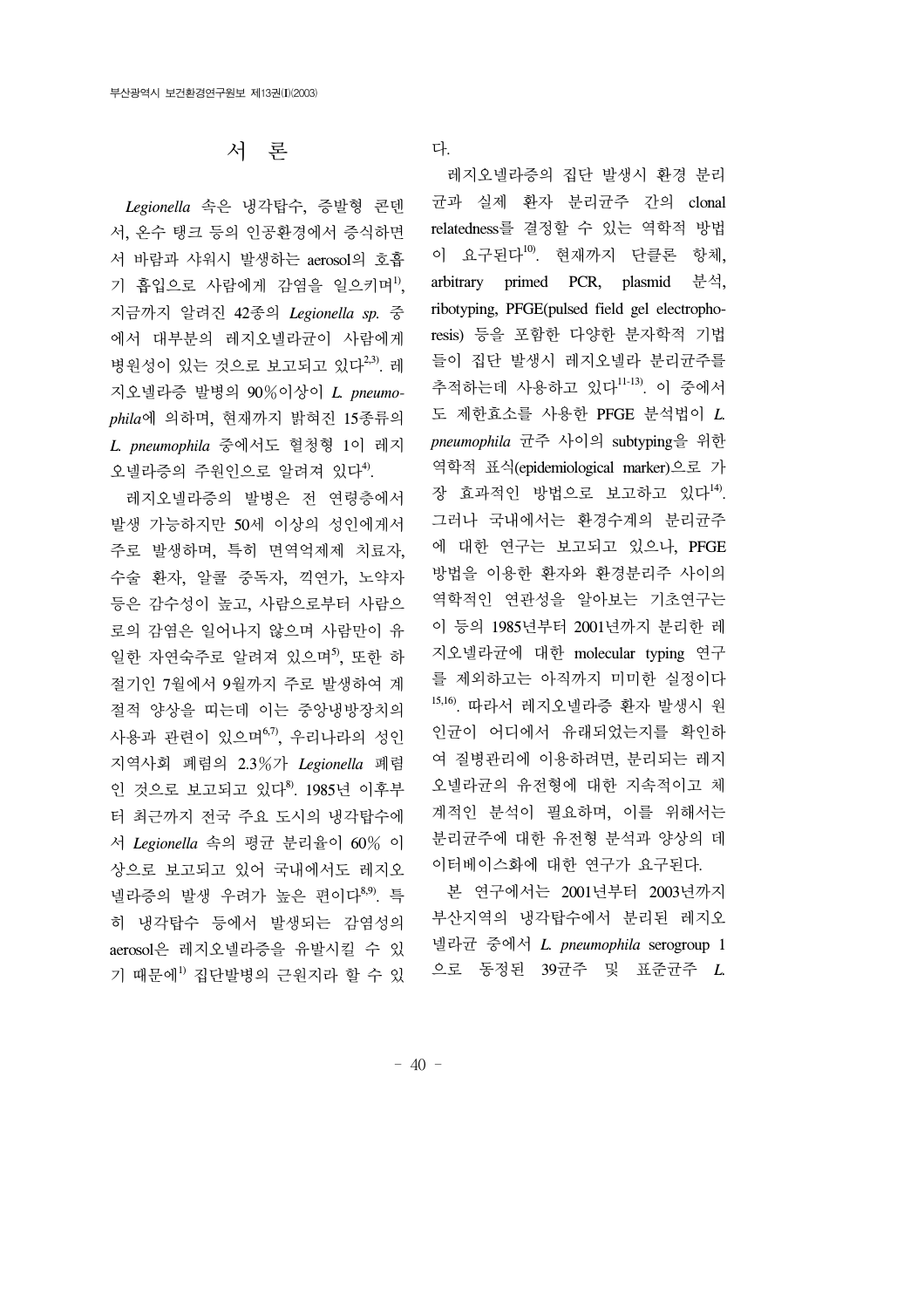*pneumophila* ATCC 33152(serogroup 1, Philadelphia)에 대한 PFGE를 실시하여 유전적 인 양상을 지역별로 분류하여 지역적인 특 성을 파악하고, 데이터 베이스화하여 향후 부산지역에서 레지오넬라균에 의한 질병 발생 시 역학의 기초자료로 활용하고자 하 였다.

### 재료 및 방법

### 1. 사용 균주

본 연구에 사용한 균주는 2001년부터

2003년까지 부산지역의 냉각탑수에서 분 리한 레지오넬라균 중에서 *L. pneumophila*  serogroup 1으로 동정된 것으로 표 1과 같 으며, 표준균주는 *L. pneumophila* ATCC 33152(serogroup 1)를 사용하였다.

 Pulsed field Gel Electrophoresis(PFGE)실 험은 이 등15)의 방법으로 실시하였다.

2. Gel plug의 준비

레지오넬라균을 BCYE-u 한천배지에 접종하여 35℃에서 48시간 배양한 후 TES buffer(10 mM Tris-HCl, 1 mM EDTA, 100 mM NaCl, pH 8.0) 3 ml에 균을 현탁하여

| Year | Isolates       | Area of origin | Year                | Isolates                  | Area of origin |
|------|----------------|----------------|---------------------|---------------------------|----------------|
| 2001 | <b>BJ</b> 0101 | Busanjin-gu    |                     | BJ 0221                   | Busanjin-gu    |
|      | BJ 0102        | Busanjin-gu    |                     | KJ 0223                   | Kumjung-gu     |
|      | <b>BJ</b> 0103 | Busanjin-gu    |                     | KJ 0224                   | Kumjung-gu     |
|      | JG 0106        | Jung-gu        |                     | SS 0227                   | Sasang-gu      |
|      | BJ 0107        | Busanjin-gu    |                     | YJ 0228                   | Yeonje-gu      |
|      | KS 0109        | Gangseo-gu     | 2002                | SS 0234                   | Sasang-gu      |
|      | DL 0118        | Dongnae-gu     |                     | JG 0237                   | Jung-gu        |
|      | HW 0145        | Haeundae-gu    |                     | YJ 0239                   | Yeonje-gu      |
|      | DG 0152        | Dong-gu        |                     | JJ 0240                   | Jinju          |
|      | SG 0154        | Seo-gu         |                     | MS 0241                   | Masan          |
|      | YD 0156        | Yeongdo-gu     |                     | HW 0260                   | Haeundae-gu    |
|      | HW 0157        | Haeundae-gu    |                     | HW 0261                   | Haeundae-gu    |
|      | HW 0158        | Haeundae-gu    |                     | DL 0303                   | Dongnae-gu     |
|      | HW 0159        | Haeundae-gu    |                     | DL 0304                   | Dongnae-gu     |
|      | DG 0160        | Dong-gu        |                     | DL 0306                   | Dongnae-gu     |
| 2002 | JG 0203        | Jung-gu        | 2003                | DL 0310                   | Dongnae-gu     |
|      | JG 0209        | Jung-gu        |                     | JG 0322                   | Jung-gu        |
|      | BJ 0210        | Busanjin-gu    |                     | HW 0325                   | Haeundae-gu    |
|      | JG 0211        | Jung-gu        |                     | DG 0326                   | Dong-gu        |
|      | SH 0214        | Saha-gu        | Reference<br>strain | L. pneumophila ATCC 33152 |                |

Table 1. L. pneumophila ATCC 33152 and 39 isolates used in this study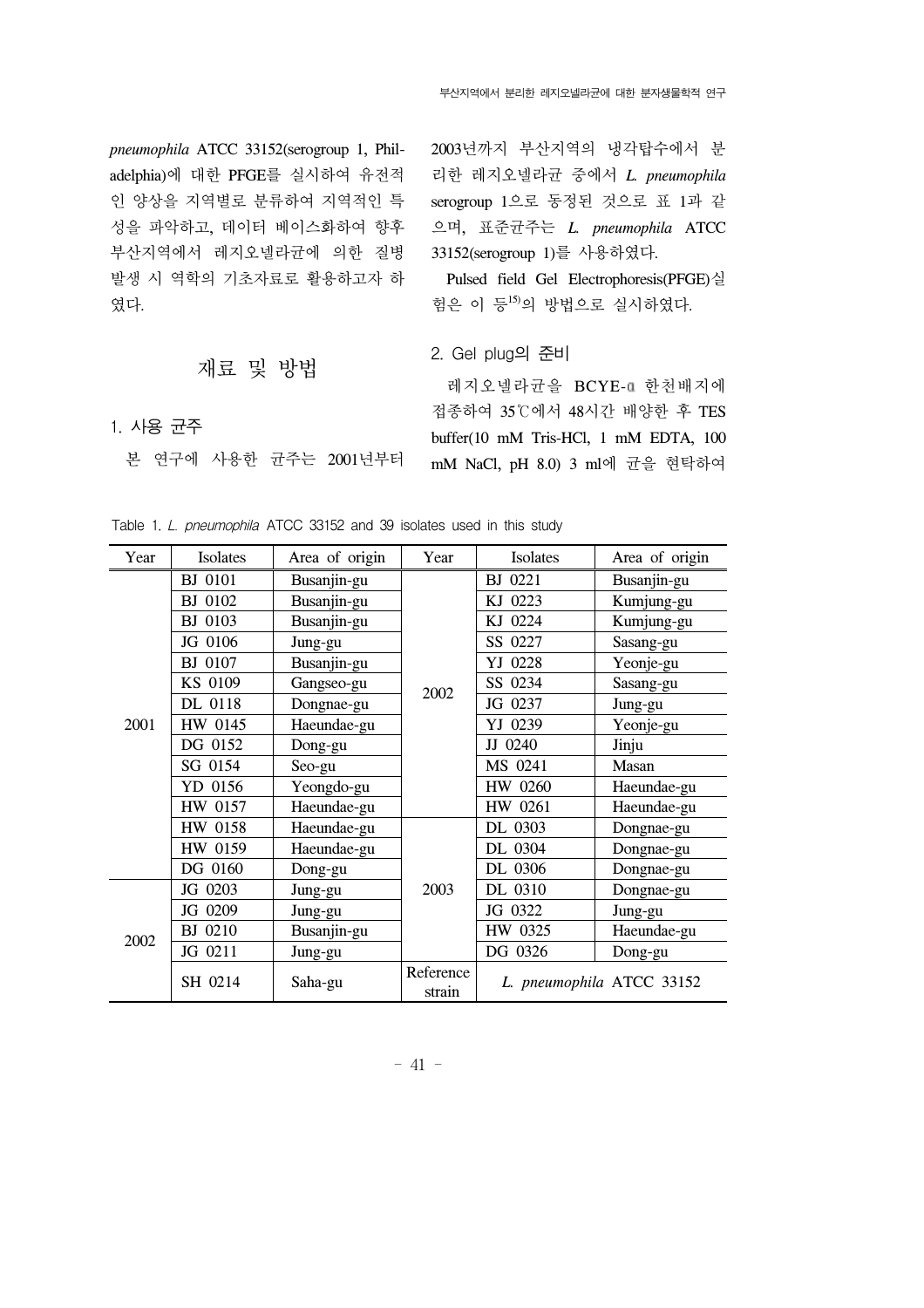bioMerieux Vitek colorimeter 10%의 투명도 로 균 농도를 조절하였다. 균 현탁액을 12,000 rpm에서 10분간 2회 세척한 후, 균 침전물을 TES buffer 300 ㎕로 재 부유한 후, 1.2% Seakem gold agarose 300  $\mu \geq \frac{3}{2}$ 가하여 plug를 만들어 4℃에서 5분간 굳혔 다. Plug의 lysis는 lysis buffer(50 mM Tris-HCl(pH  $8.0$ ), 50 mM EDTA(pH  $8.0$ ), 1% Sarcosyl, 1 mg proteinase K, l mg lysozyme, 20 ㎍ RNase A)를 1 ml씩 첨가 하여 50℃에서 48시간 처리하였고, 상온에 서 멸균증류수로 5분간 1회, TE buffer(10 mM Tris-HCl, 1 mM EDTA, pH  $8.0$ )로 5 분간 2회 세척하여 TE buffer를 첨가하여 사용할 때까지 냉장보관하였다.

#### 3. Restriction enzyme 처리

 세척이 끝난 plug를 1 mm 두께로 절단 한 후 1.5 ml microcentritube에 옮겨 제한 효소 *Sfi* I과 *Not* I 각각의 반응혼합액(10  $\times$ restriction enzyme buffer 10  $\mu$ l, 100 $\times$ BSA 1 ㎕, *Sfi* I 3 unit, *Not* I 3 unit, 멸균 증류수로 최종 부피를 맞춤) 100  $\mu$  를 첨 가하여 *Sfi* I은 50℃에서 25시간, *Not* I은 37℃ 15시간 반응을 시켰다. 반응이 끝나 면 바로 반응혼합액을 제거하고 TE buffer 로 교체한 다음 PFGE를 실시하거나, 4℃ 에서 보관하였다.

### 4. Gel Running

 제한효소 처리가 끝난 plug를 gel comb에 올려놓고 물기를 제거한 다음 틀에 넣어 고정한 후 1% Seakem gold agarose(FMC Bio Products, USA)를 부어 굳힌다. 이 때 agrose solution을 조금 남겨서 굳지 않도록 보관한다. Gel이 굳으면 comb를 제거하고 이 때 생긴 빈 well에 남겨 두었던 agarose solution으로 채운다. 이렇게 만들어진 gel은 CHEF / Mapper PFGE(Bio-Rad USA)를 사용 하여 0.5× TBE buffer로 *Sfi* I일 경우 initial sec. 2.2s, second sec. 35.1s, 6 Volt/cm(200V), 14℃, 25시간 실시하였으며, *Not* I일 경우 initial sec. 5.0s, second sec. 100s, 6 Volt/ cm(200V), 14℃, 25시간 실시하였다. 전기 영동이 끝난 후 ethidium bromide(0.5  $\mu$ g/ml) 에서 30분간 염색하고 증류수로 30분씩 2 회 탈색하여 Image Visualizer로 관찰하였 다.

#### 5. PFGE 결과 분석

PFGE 결과는 Tenover 등 $^{17)}$ 의 방법에 따 라 각 균주의 DNA 위치가 다른 절편 수 에 따라서 type을 결정하였으며, 균주 간 의 유연 관계는 Molecular Analyst Fingerprinting Software(Bio-Rad, USA)로 dendrogram을 작성하여 비교 분석하였다.

### 결과 및 고찰

1. PFGE 결과

 2001년부터 2003년까지 부산지역의 냉 각탑수에서 분리한 레지오넬라균으로 동 정된 95주 중에서 혈청학적으로 *L. pneumophila* serogroup 1로 확인된 39주와 표준 균주 *L. pneumophila* ATCC 33152에 대하

- 42 -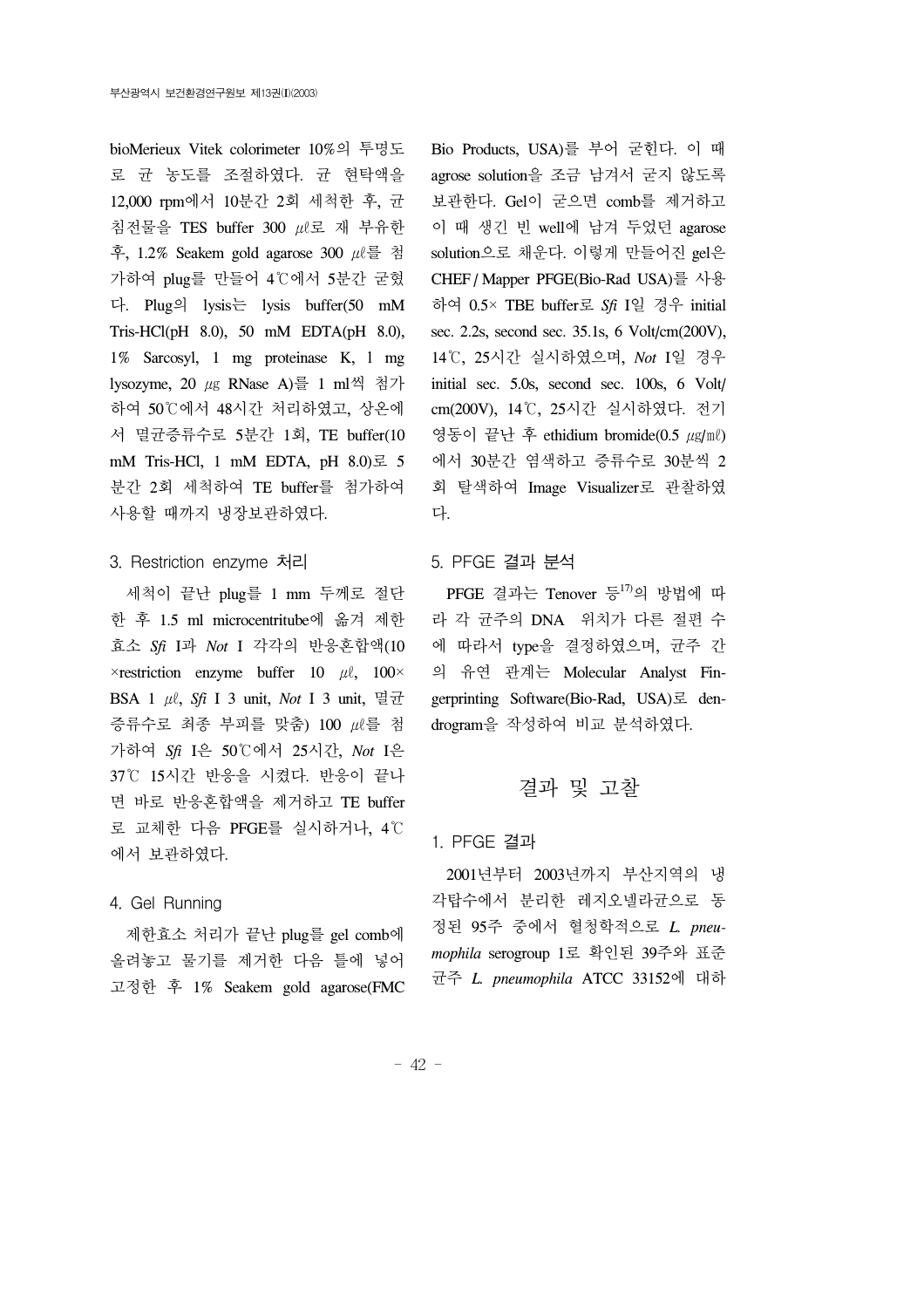여 PFGE를 실시하였다. 제한효소 *Sfi* I 처 리한 경우 DNA가 9∼12개의 절편으로 절 단되었으며(Fig. 1), 제한효소 *Not* I 처리한 경우 DNA 가 3∼8개의 절편으로 절단되 어(Fig. 2), 레지오넬라균을 PFGE로 subtyping할 경우에는 *Not* I을 사용하는 것보다 *Sfi* I을 사용하는 것이 더 변별력이 있음 을 확인할 수 있었다.

#### 2. PFGE 패턴 분석

 Fig. 3과 Fig. 4는 plug를 *Sfi* I과 *Not* I으 로 각각 처리한 후 실시한 PFGE 결과를 clustering 한 것이다. 제한효소 *Sfi* I 처리 에 의한 PFGE 양상은 dice coefficient 6 5%〉의 유사성을 가진 band를 A∼ J로 10개의 type으로 나누었고, 다시 dice coefficient 84%〉의 유사성을 가진 band를 기준으로 A는 A1∼A3, C는 C1∼C3, E는 E1∼E4, F는 F1∼F3의 subtype으로 각각 분류하였다. 제한효소 *Not* I 처리에 의한 PFGE 양상은 dice coefficient 60%〉의 유 사성을 가진 band를 a∼h로 8개로 나누었 고, 다시 dice coefficient 100%의 유사성을 가진 band를 기준으로 a는 a1∼a4, d는 d1∼d3, E는 e1∼e4의 subtype으로 각각 분류하였다.

 가장 많았던 유형은 *Sfi* I으로 처리한 경우는 E type으로 39주중 18주로 46.2% 를 차지하였으며, 그 외 A type 17.9%, C type 15.4%, F type 7.7% 및 B, D, G, H, I, J type이 각각 2.6%로 유전적 양상이 다양 하였다. *Not* I으로 처리한 경우는 f type이 38.5%로 가장 많은 유형을 차지하였으며,

그 외 d type 20.5%, e type 17.9%, a type 10.3%, h type 7.7% 및 b, c, g type이 각 각 2.6%를 차지하였다(Table 2).

 이 등15)이 국내에서 분리한 레지오넬라 균 99개 균주에 대한 PFGE 패턴 보고에 서 서울지역은 41개의 분리균주를 분석하 여 6개, 전북지역은 19 개의 분리균주를 분석하여 1개, 강원지역은 14개의 분리균 주를 분석하여 6개, 부산지역은 20개의 분 리균주를 분석하여 9개의 PFGE 패턴을 보고하여 유전형 양상의 다양함과 지역적 으로 유형의 차이가 있음을 보고하였다. 특히 부산지역의 PFGE 패턴은 국내의 타 지역과는 다른 유전적 양상을 보여 부산 지역에서만 분리되는 패턴이 있음을 보고 하였다. 본 연구의 PFGE 패턴과 비교해 볼 때 본 연구 결과도 이 등의 연구와 동 일한 결과를 얻어 레지오넬라균의 유전적 양상에 대한 지역적 특성이 뚜렷함을 알 수 있었다.

 레지오넬라균이 분리된 지역별로 PFGE 패턴을 보면 E type은 12개 구청 전지역 에서 분리 되었으며 그 외의 유전형이 구 청별로 분포하고 있었다(Table 3).

 연도별 PFGE 패턴을 보면 2001년도에 는 A, E, F의 3 type이, 2002년도에는 A, C, D, E, H의 5 type, 2003년 B, C, E, I, J 의 5 type이 분포하였다(Table 4). E type은 매년 분리되었으며, 그 외 새로운 유전형 이 매년 분리되고 있어 분리균주에 대한 지속적인 PFGE 패턴 분석이 요구된다.

본 연구를 통하여 부산지역에서 분리되

- 43 -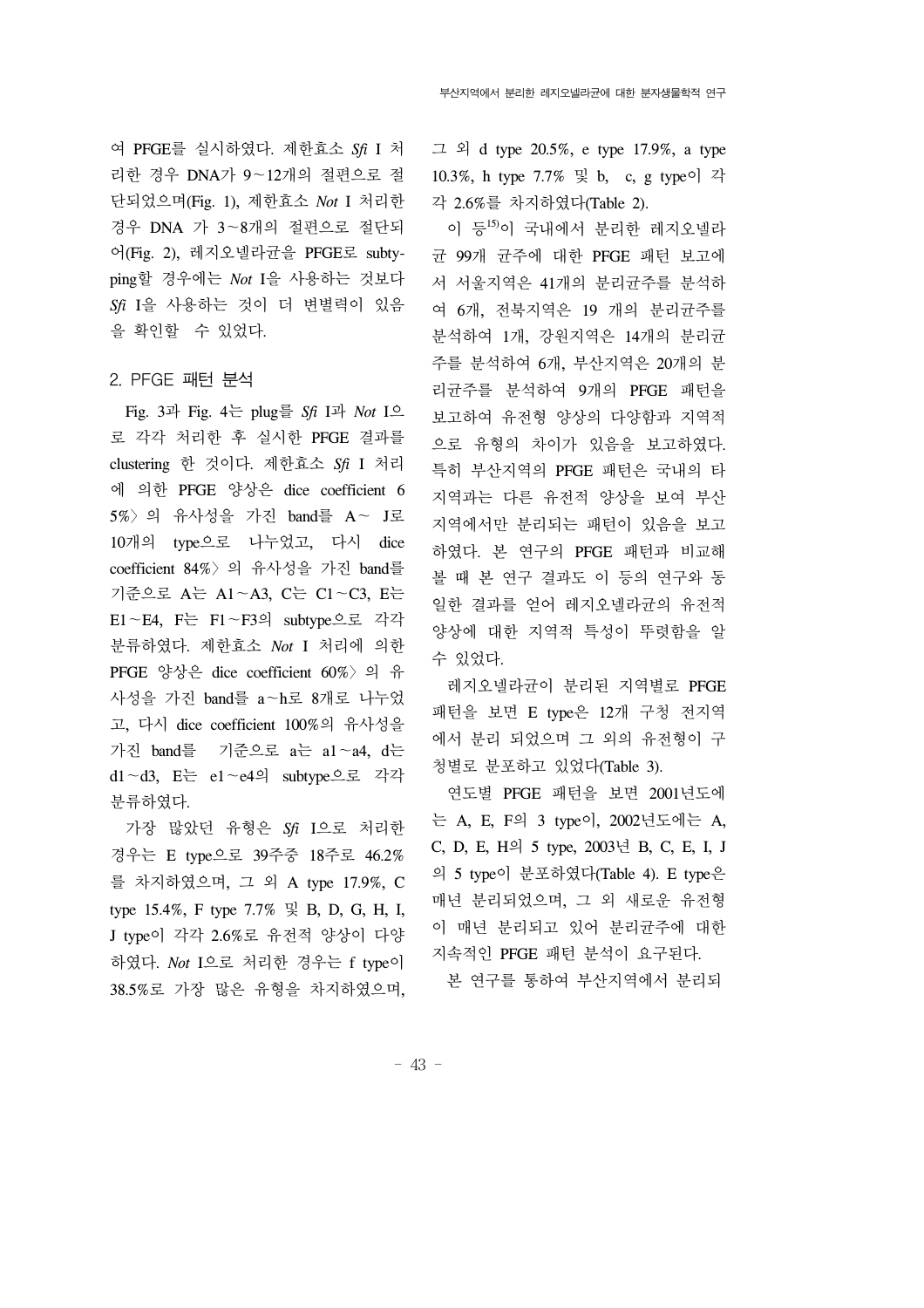

Fig. 1. PFGE analysis of Sfi I-digested DNAs for Busan isolates. M, I ladders size markers; lane 1, BJ 0101; lane 2, BJ 0102; lane 3, BJ 0103; lane 4, JG 0106; lane 5, BJ 0107; lane 6, KS 0109; lane 7, DL 0118; lane 8, JG 0203; lane 9, JG 0209; lane 10, BJ 0210; lane 11, SH 0214; lane 12, L. pneumophila ATCC 33152; lane 13, JJ 0240; lane 14, MS 0241; lane 15, JG 0211; lane 16, BJ 0221; lane 17, KJ 0223; lane 18, KJ 0224; lane 19, SS 0227; lane 20, YJ 0228; lane 21, SS 0234; lane 22,

- 44 -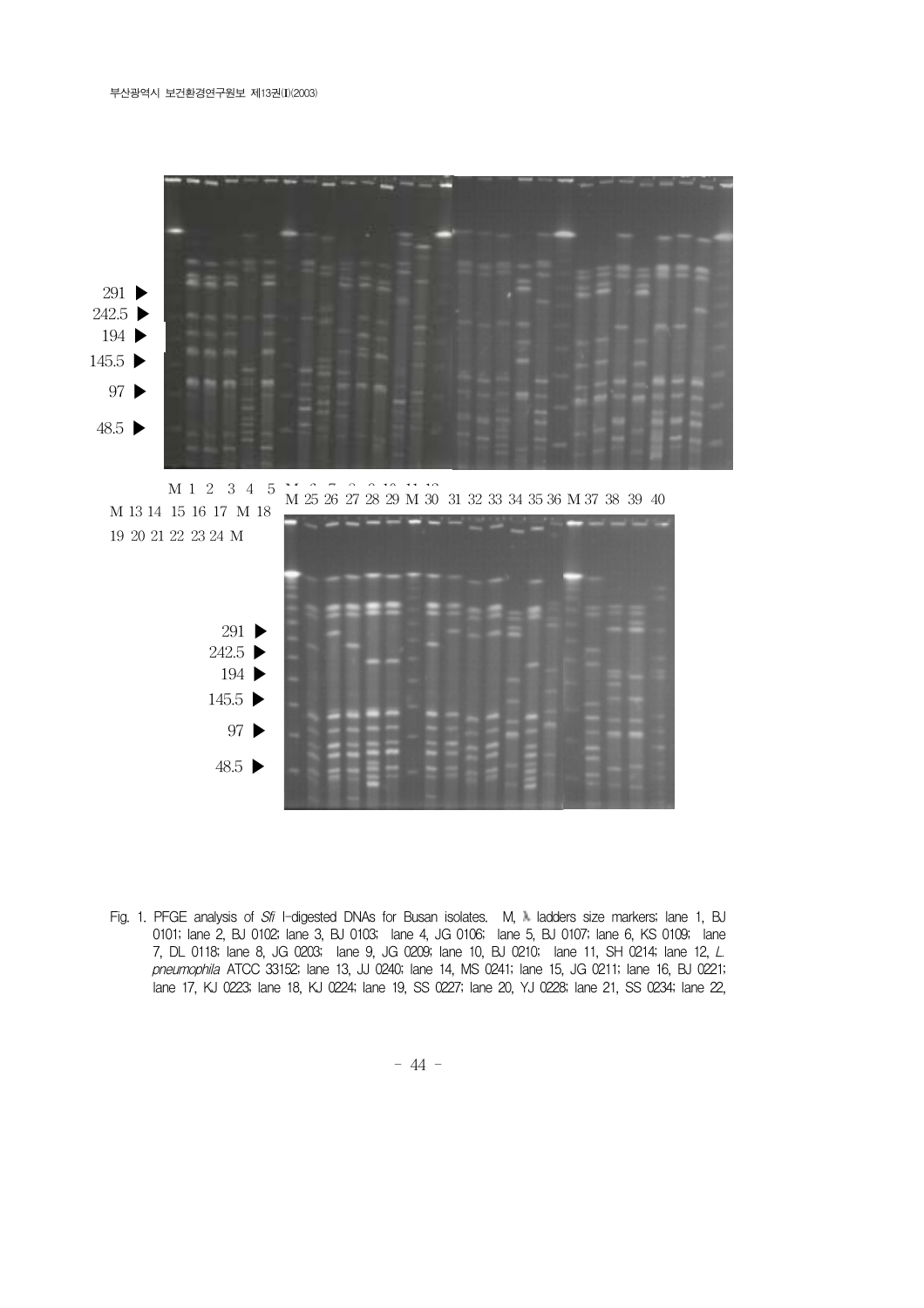

M 25 26 27 28 29 M 30 31 32 33 34 35 36 M 37 38 39 40 ; lane 29, YD 0156; lane 30, HW 0157; lane 31, HW 0158; lane 32, HW 0159; lane 33, DG 0160; lane 34, DL 0303; lane 35, DL 0304; lane 36, DL 0306; lane 37, DL 0310; lane 38, JG 0322; lane 39, HW 0325; lane 40, DG 0326.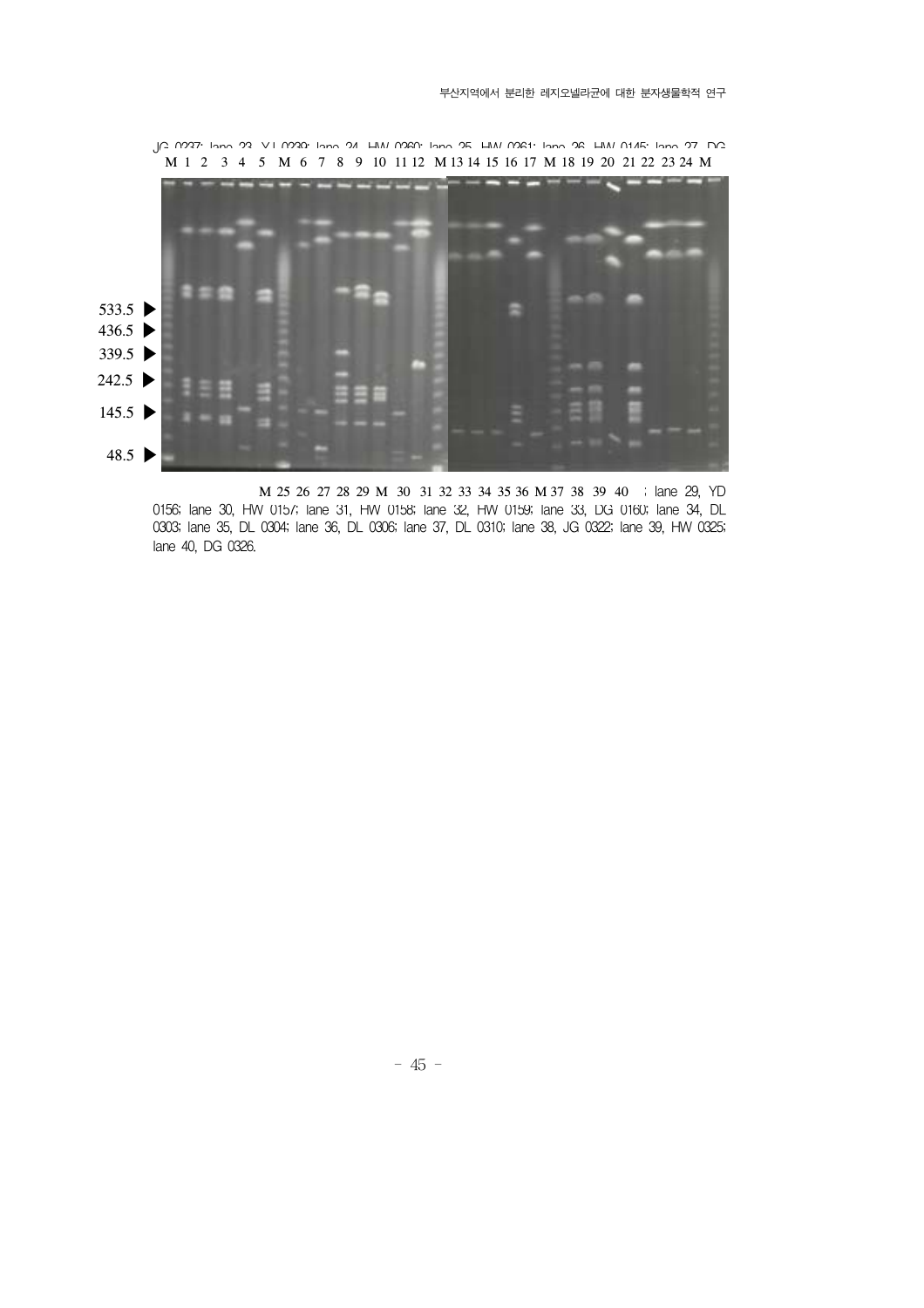

Fig. 2. PFGF chalysis of *Not* I-digested DNAs for Busan isolates. M, Ladders size markers; ; lane 1,  $B\cup C$  01; lane 2,  $B\cup 0102$ ; lane 3,  $B\cup 0103$ ; lane 4, JG 0106; lane 5,  $B\cup 0107$ ; lane 6, KS 0109; lone 7, DL 0118; lane 8, JG 0203; lane 9, JG 0209; lane 10, BJ 0210; lane 11, SH 0214; **D** e 12, *L. pneumophila* ATCC 33152; lane 13, JJ 0240; lane 14, MS 0241; lane 15, JG 0211; lane 16, BJ 0221; lane 17, KJ 0223; lane 18, KJ 0224; lane 19, SS 0227; lane 20, YJ 0228; lane 21, SS 0234; lane 22, JG 0237; lane 23, YJ 0239; lane 24, HW 0260; lane 25, HW 0325;

lane 26, HW 0145; lane 27, DG 0152; lane 28, SG 0154; lane 29, HW 0157; lane 30, HW 0158; lane 31, HW 0159;  $\lim_{\infty}$  533.5  $\blacktriangleright$ 03 $^{13}$   $4365$  $\overline{DL}$  436.5  $\blacktriangleright$  $34, 339.5 \blacktriangleright$ lan  $242.5$  D  $\begin{array}{c} \n\text{all} \\ \n03^{\text{t}} \quad \dots \quad \dots \quad \dots \quad \n\end{array}$ JG  $145.5$ 37, HW 0261; lane  $\mathbf{F}$  5 0156, <del>".</del>...ne الله, DG  $\, {\bf G}$  ); lane 40, DG 01  $_{\rm F}$  5  $\blacktriangleright$ **G H F J**

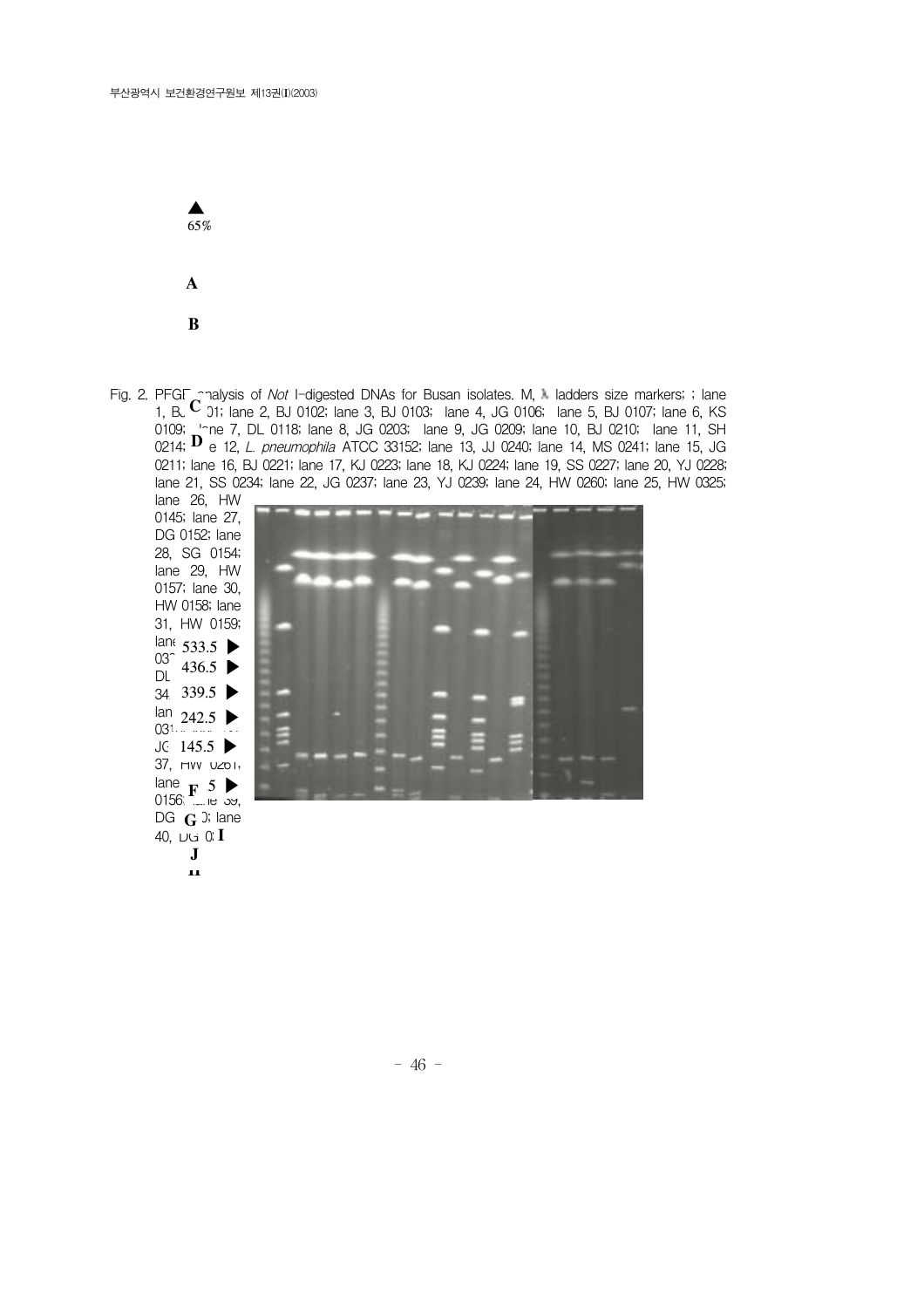

Fig. 3. Analysis of PFGE of 39 L. pneumophila serogroup 1 isolates from cooling towers in Busan. DNAs were cleaved with Sfi I. Dendrograms were constructed with Bio-Rad software analysis, Molecular Analyst.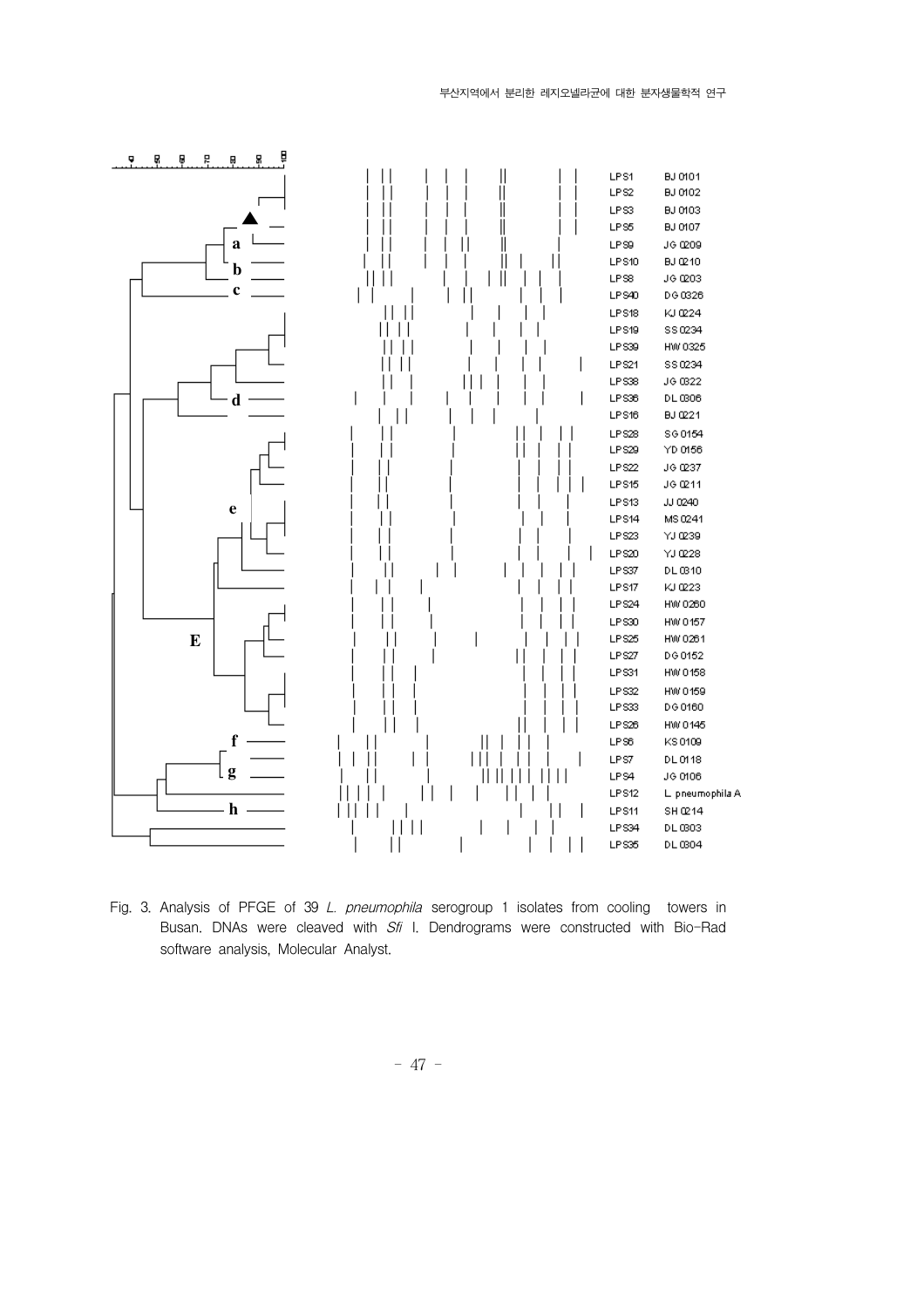

Fig. 4. Analysis of PFGE of 39 L. pneumophila serogroup 1 isolates from cooling towers in Busan. DNAs were cleaved with Not I. Dendrograms were constructed with Bio-Rad software analysis, Molecular Analyst.

- 48 -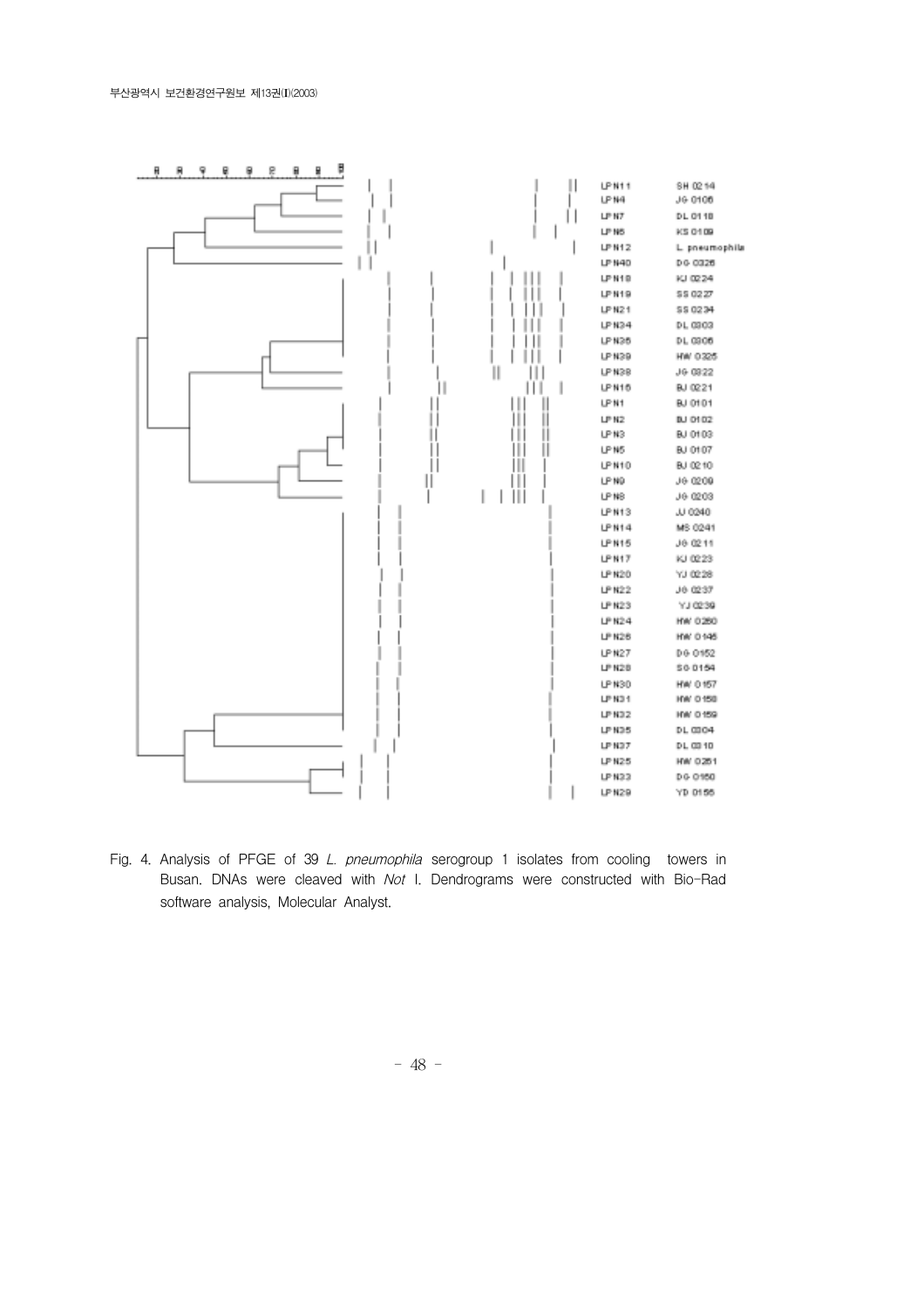| $Sf\!\!i$ I |                |                         | Not I |              |                |                         |      |
|-------------|----------------|-------------------------|-------|--------------|----------------|-------------------------|------|
| Type        | Subtype        | No.                     | $\%$  | Type         | Subtype        | No.                     | %    |
| $\mathbf A$ | A1             | $\sqrt{5}$              | 12.8  | $\mathbf a$  | a1             | $\,1\,$                 | 2.6  |
| (17.9%)     | $\mathbf{A2}$  | $\,1\,$                 | 2.6   | $(10.3\%)$   | a2             | $\,1$                   | 2.6  |
|             | A3             | $\mathbf{1}$            | 2.6   |              | a3             | $\,1$                   | 2.6  |
| $\bf{B}$    |                | $\mathbf{1}$            | 2.6   |              | a4             | $\,1$                   | 2.6  |
| $\mathbf C$ | C1             | $\overline{\mathbf{4}}$ | 10.3  | $\mathbf b$  |                | $\,1\,$                 | 2.6  |
| $(15.4\%)$  | C <sub>2</sub> | $\,1\,$                 | 2.6   | $\mathbf c$  |                | $\mathbf 1$             | 2.6  |
|             | C <sub>3</sub> | $\,1\,$                 | 2.6   |              |                |                         |      |
| $\mathbf D$ |                | $\mathbf{1}$            | 2.6   | $\mathbf d$  | $\mathrm{d} 1$ | 6                       | 15.4 |
| ${\bf E}$   | $\rm E1$       | $\,8\,$                 | 20.5  | $(20.5\%)$   | d2             | $\,1$                   | 2.6  |
| $(46.2\%)$  | E2             | $\,1\,$                 | 2.6   |              | d3             | $\mathbf 1$             | 2.6  |
|             | E <sub>3</sub> | $\mathbf{1}$            | 2.6   | $\mathbf e$  | e1             | $\overline{\mathbf{4}}$ | 10.3 |
|             | E4             | $\bf 8$                 | 20.5  | (17.9%)      | e2             | $\mathbf 1$             | 2.6  |
| $\mathbf F$ | F1             | $\,1\,$                 | 2.6   |              | e3             | $\,1$                   | 2.6  |
| (7.7%)      | $\rm F2$       | $\,1\,$                 | 2.6   |              | e4             | $\mathbf{1}$            | 2.6  |
|             | F3             | $\,1\,$                 | 2.6   | $\mathbf f$  |                | 15                      | 38.5 |
| $\mathbf G$ |                | $\,1\,$                 | 2.6   | $\mathbf{g}$ |                | $\,1\,$                 | 2.6  |
| $\mathbf H$ |                | $\,1\,$                 | 2.6   |              |                |                         |      |
| $\mathbf I$ |                | $\,1\,$                 | 2.6   | ${\bf h}$    | h1             | $\overline{2}$          | 5.1  |
| $\bf J$     |                | $\,1\,$                 | 2.6   | (7.7%)       | h2             | $\mathbf 1$             | 2.6  |

Table 2. Distribution of PFGE types of L. pneumophila isolates and reference stain.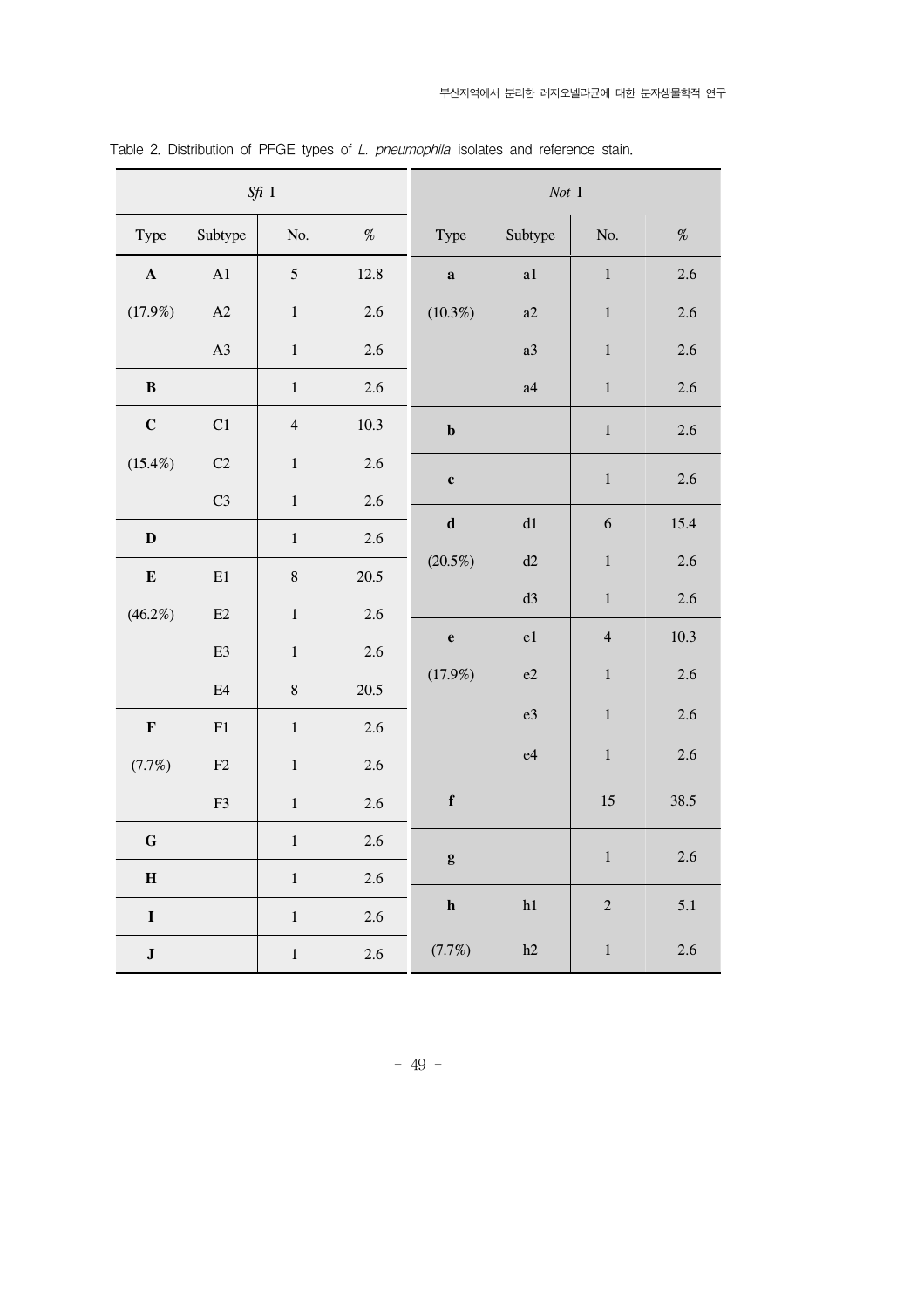|                  |                                             |                | <b>PFGE</b>                                           |  |
|------------------|---------------------------------------------|----------------|-------------------------------------------------------|--|
| Area of origin   | Isolates and reference strain               | Sfi I          | Not I                                                 |  |
| Jung-gu          | JG 0106                                     | F <sub>3</sub> | a2                                                    |  |
|                  | JG 0203                                     | A <sub>3</sub> | e4                                                    |  |
|                  | JG 0209                                     | A1             | e <sub>3</sub>                                        |  |
|                  | JG 0211, JG 0237                            | E1             | $\mathbf f$                                           |  |
|                  | JG 0322                                     | C <sub>2</sub> | d2                                                    |  |
| Seo-gu           | SG 0154                                     | E1             | $\mathbf f$                                           |  |
| Dong-gu          | DG 0152                                     | E <sub>4</sub> | $\mathbf f$                                           |  |
|                  | DG 0160                                     | E <sub>4</sub> | h                                                     |  |
|                  | DG 0326                                     | B              | $\mathbf c$                                           |  |
| Yeongdo-gu       | YD 0156                                     | E1             | h                                                     |  |
| Busanjin-gu      | BJ 0101, BJ 0102, BJ 0103, BJ 0107          | A1             | e1                                                    |  |
|                  | BJ 0210                                     | A2             | e2                                                    |  |
|                  | BJ 0221                                     | D              | d3                                                    |  |
| Dongnae-gu       | DL 0118                                     | F2             | a3                                                    |  |
|                  | DL 0303                                     | I              | d1                                                    |  |
|                  | DL 0304                                     | J              | $\mathbf f$                                           |  |
|                  | DL 0306                                     | C <sub>3</sub> | d1                                                    |  |
|                  | DL 0310                                     | E2             | $\mathbf{g}% _{0}\left( \mathbf{r},\mathbf{r}\right)$ |  |
| Haeundae-gu      | HW 0145, HW 0157, HW 0158, HW 0159, HW 0260 | E4             | $\mathbf f$                                           |  |
|                  | HW 0261                                     | E <sub>4</sub> | h                                                     |  |
|                  | HW 0325                                     | C1             | d1                                                    |  |
| Saha-gu          | SH 0214                                     | H              | a1                                                    |  |
| Kumjung-gu       | KJ 0223                                     | E <sub>3</sub> | $\mathbf f$                                           |  |
|                  | KJ 0224                                     | C <sub>1</sub> | d1                                                    |  |
| Gangseo-gu       | KS 0109                                     | F1             | a4                                                    |  |
| Yeonje-gu        | YJ 0228, YJ 0239                            | E1             | $\mathbf f$                                           |  |
| Sasang-gu        | SS 0227, SS 0234                            | C <sub>1</sub> | d1                                                    |  |
| the others       | JJ* 0240, MS** 0241                         | E1             | $\mathbf f$                                           |  |
| Reference strain | L. pneumophila ATCC 33152                   | ${\bf G}$      | $\mathbf b$                                           |  |

Table 3. Geographical distribution of molecular type of 39 isolates and reference stain.

\* , Jinju city; \*\*, Masan city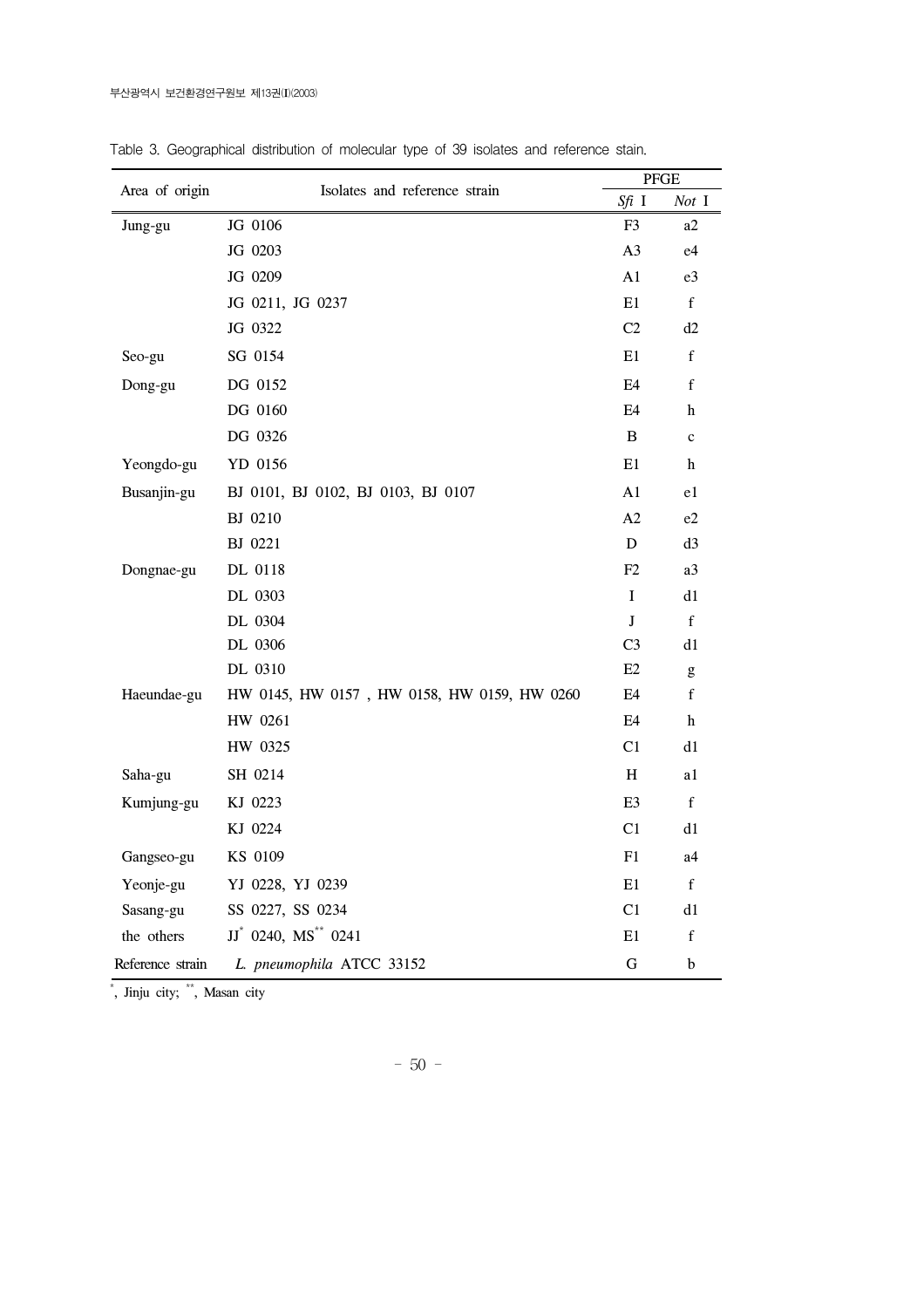|      | Isolates and reference strain                        |                | ${\rm PFGE}$                                                                                                                                                                                                                                                                                                                                                                                                                   |  |
|------|------------------------------------------------------|----------------|--------------------------------------------------------------------------------------------------------------------------------------------------------------------------------------------------------------------------------------------------------------------------------------------------------------------------------------------------------------------------------------------------------------------------------|--|
| Year |                                                      |                | Not I                                                                                                                                                                                                                                                                                                                                                                                                                          |  |
| 2001 | BJ 0101, BJ 0102, BJ 0103, BJ 0107                   | A1             | e1                                                                                                                                                                                                                                                                                                                                                                                                                             |  |
|      | JG 0106                                              | F <sub>3</sub> | a2                                                                                                                                                                                                                                                                                                                                                                                                                             |  |
|      | KS 0109                                              | F1             | a4                                                                                                                                                                                                                                                                                                                                                                                                                             |  |
|      | DL 0118                                              | F2             | a3                                                                                                                                                                                                                                                                                                                                                                                                                             |  |
|      | HW 0145, DG 0152, HW 0157, HW 0158, HW 0159          | E4             | $\mathbf f$                                                                                                                                                                                                                                                                                                                                                                                                                    |  |
|      | SG 0154                                              | E1             | $\mathbf f$                                                                                                                                                                                                                                                                                                                                                                                                                    |  |
|      | YD 0156                                              | E1             | $\boldsymbol{\mathrm{h}}$                                                                                                                                                                                                                                                                                                                                                                                                      |  |
|      | DG 0160                                              | E4             | $\boldsymbol{\mathrm{h}}$                                                                                                                                                                                                                                                                                                                                                                                                      |  |
| 2002 | JG 0203                                              | A3             | e4                                                                                                                                                                                                                                                                                                                                                                                                                             |  |
|      | JG 0209                                              | A1             | e3                                                                                                                                                                                                                                                                                                                                                                                                                             |  |
|      | BJ 0210                                              | A2             | e2                                                                                                                                                                                                                                                                                                                                                                                                                             |  |
|      | JG 0211, JG 0237, YJ 0228, YJ 0239, JJ 0240, MS 0241 | E1             | $\mathbf f$                                                                                                                                                                                                                                                                                                                                                                                                                    |  |
|      | SH 0214                                              | H              | a1                                                                                                                                                                                                                                                                                                                                                                                                                             |  |
|      | BJ 0221                                              | ${\bf D}$      | d3                                                                                                                                                                                                                                                                                                                                                                                                                             |  |
|      | KJ 0223                                              | E <sub>3</sub> | $\mathbf f$                                                                                                                                                                                                                                                                                                                                                                                                                    |  |
|      | KJ 0224, SS 0227, SS 0234                            | C1             | d1                                                                                                                                                                                                                                                                                                                                                                                                                             |  |
|      | HW 0260                                              | E4             | $\mathbf f$                                                                                                                                                                                                                                                                                                                                                                                                                    |  |
|      | HW 0261                                              | E4             | $\mathbf h$                                                                                                                                                                                                                                                                                                                                                                                                                    |  |
| 2003 | DL 0303                                              | I              | d1                                                                                                                                                                                                                                                                                                                                                                                                                             |  |
|      | DL 0304                                              | J              | $\mathbf f$                                                                                                                                                                                                                                                                                                                                                                                                                    |  |
|      | DL 0306                                              | C <sub>3</sub> | d1                                                                                                                                                                                                                                                                                                                                                                                                                             |  |
|      | DL 0310                                              | E2             | $\mathbf{g}% _{T}=\mathbf{g}_{T}=\mathbf{g}_{T}=\mathbf{g}_{T}=\mathbf{g}_{T}=\mathbf{g}_{T}=\mathbf{g}_{T}=\mathbf{g}_{T}=\mathbf{g}_{T}=\mathbf{g}_{T}=\mathbf{g}_{T}=\mathbf{g}_{T}=\mathbf{g}_{T}=\mathbf{g}_{T}=\mathbf{g}_{T}=\mathbf{g}_{T}=\mathbf{g}_{T}=\mathbf{g}_{T}=\mathbf{g}_{T}=\mathbf{g}_{T}=\mathbf{g}_{T}=\mathbf{g}_{T}=\mathbf{g}_{T}=\mathbf{g}_{T}=\mathbf{g}_{T}=\mathbf{g}_{T}=\mathbf{g}_{T}=\math$ |  |
|      | JG 0322                                              | C2             | d2                                                                                                                                                                                                                                                                                                                                                                                                                             |  |
|      | HW 0325                                              | C1             | d1                                                                                                                                                                                                                                                                                                                                                                                                                             |  |
|      | DG 0326                                              | $\, {\bf B}$   | $\mathbf c$                                                                                                                                                                                                                                                                                                                                                                                                                    |  |

Table 4. Distribution of PFGE types of L. pneumophila isolates in 2001-2003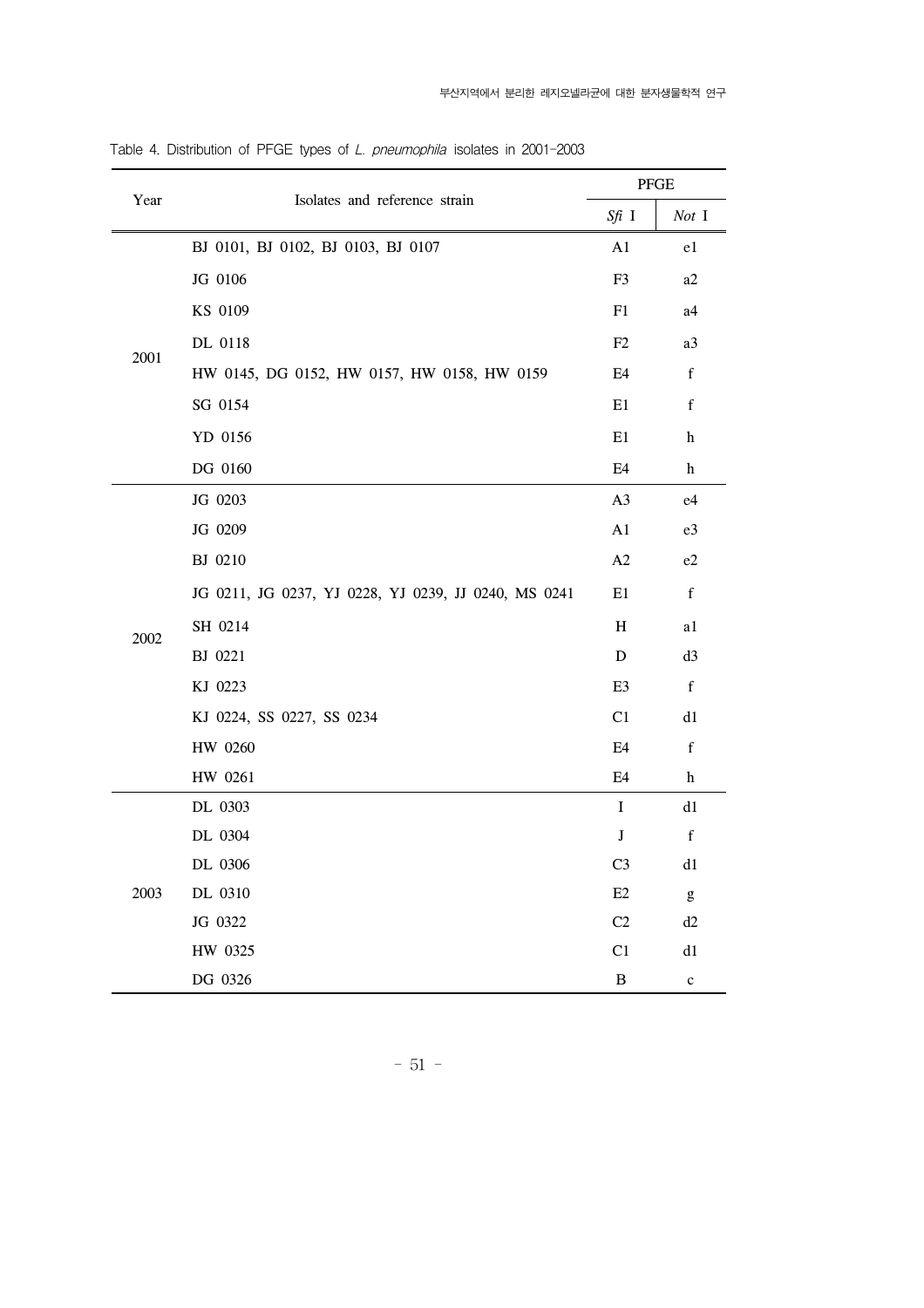는 레지오넬라균에 대한 유전자 유형분석 결과를 데이터베이스화하여, 레지오넬라증 의 집단 발생 또는 산발적인 질병 발생이 있을 경우 분자역학학적 측면에서 사람과 환경에서 분리된 균으로부터 감염원 (origin)과 감염경로를 규명하는 역학적인 도구로서 이용 가능할 것으로 사료된다. 또한 전국의 각 시․도에서 분리되는 레 지오넬라균에 대한 PFGE 패턴 분석이 실 시된다면 우리나라에 분포하고 있는 레지 오넬라균의 지역별 유형분석도 가능할 것 으로 사료된다.

## 결 론

 2001년부터 2003년까지 부산지역의 냉 각탑수에서 분리한 *L. pneumophila* (serogroup 1) 39균주에 대해 제한효소 *Sfi* I과 *Not* I을 사용하여 PFGE를 실시하였다.

 제한효소 *Sfi* I 처리에 의한 PFGE 양상 은 dice coefficient 65%〉의 유사성을 가진 band를 A∼ J로 10개의 type으로 나누었 고, 가장 많았던 유형은 E type으로 39주 중 18주로 46.2%를 나타내었으며, 그 외 A type 17.9%, C type 15.4%, F type 7.7% 및 B, D, G, H, I, J type이 각각 2.6%로 유전적 양상이 다양하였다.

 제한효소 *Not* I 처리에 의한 PFGE 양상 은 dice coefficient 60%〉의 유사성을 가진 band를 a∼h로 8개로 나누었고, 가장 많았

던 유형은 f type이 38.5%였으며 그 외 d type 20.5%, e type 17.9%, a type 10.3%, h type 7.7% 및 b, c, g type이 각각 2.6%를 차지하였다

 본 연구결과로 부산지역의 냉각탑수에 서 분리된 *L. pneumophila* serogroup 1은 전국의 타 시․도에서 분리되어 보고된 유전형 양상과는 다른 양상을 나타내고 있어 부산지역만의 독특한 레지오넬라균 유형이 존재함을 알 수 있었다.

# 참 고 문 헌

- 1. Negron-Alvira, A. I. Perez-Suarez, and T. C. Hazen. 1988. *Legionella* spp. in Puerto Pico cooling towers. *Appl. Environ. Microbiol.* 54: 2331-2334.
- 2. Benson, R.F., W.L. Thacker, M.I. Daneshvar, and D.J. Brenner. 1996. *Legionella waltersii* sp. nov. and an unnamed *Legionella* genomospecies isolated from water in Australia. *Int. J. Syst. Bacteriol.* 46:631-634.
- 3. Hookey, J.V., N.A. Saunders, N.K. Fry, R.J. Birtles, and T.G. Harrison. 1996. Phyogeny of *Legionellaceae* based on small-subunit ribosomal DNA sequences and proposal of *Legionella lytica* comb. nov. for *Legionella pneumophila*  serogroup 1 isolated in a Portuguese hospital. *J. Hosp. Infect.* 30:103-110.